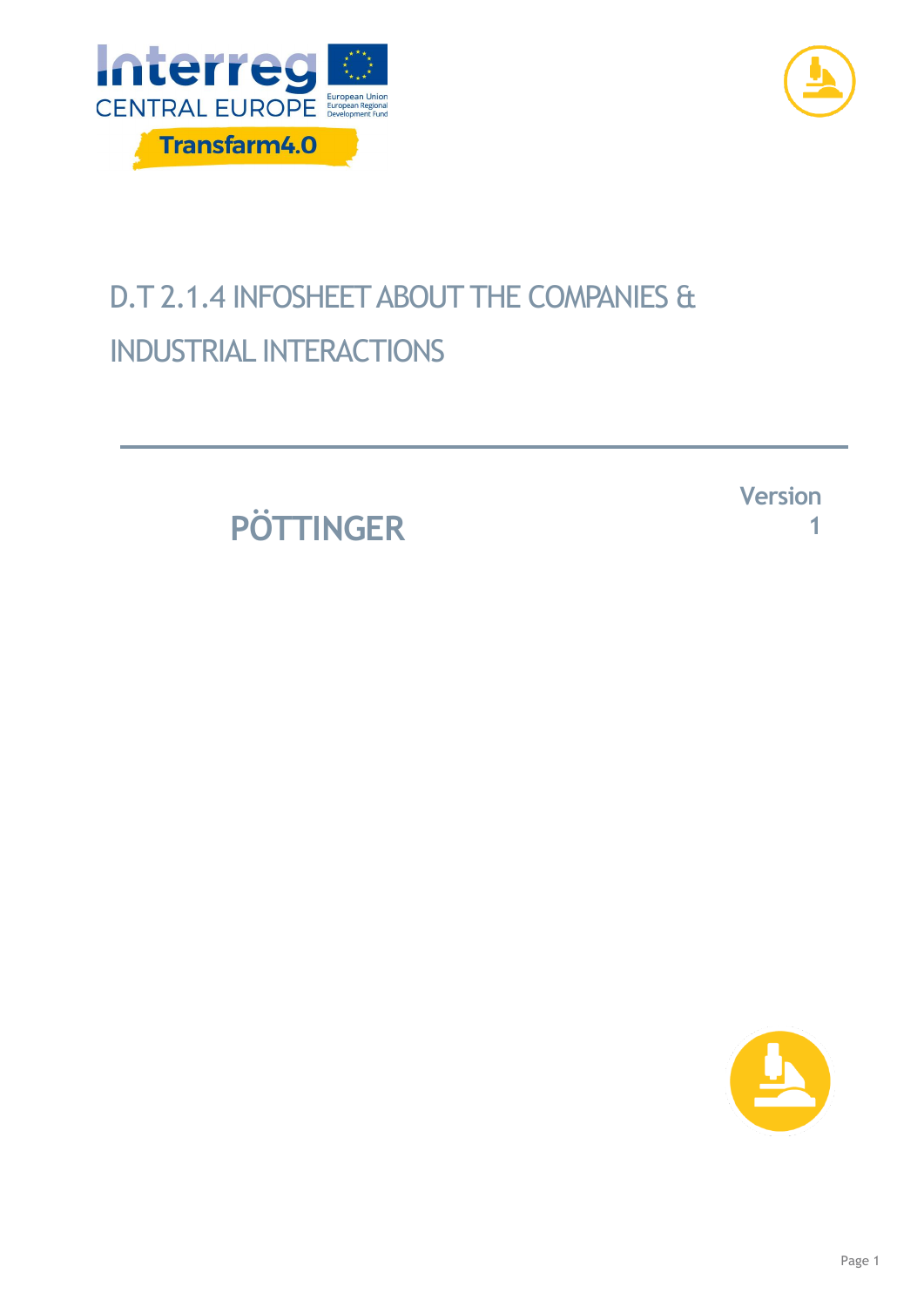



## **& POTTINGER**

Pöttinger is a family company in the fourth generation. In 1871, Franz Pöttinger laid the foundation of the today's international Company. The first machines were produced in their Headquarters in Grieskirchen. At that time machines for processing fruits, mills, grinders and forage choppers were produced. Over the years, Pöttinger became more and more popular and its product range was extended. Nowadays, the Headquarters is still located in Grieskirchen and leads production sites all over the world. The company started with about eleven workers and ended up with 1930 employees with 36 nationalities. The product range increased to a substantial offer.



The current owners also know, that if their company shall persist. They have to research on new technologies to increase the efficiency of their products. So they now try to find ways to improve the working quality of the farmers by offering assistance systems which shall reduce the needed attention to operate the machines. Also the ecology gains on importance. With the Sensosafe, Pöttinger was one of the first companies who pays attention to the influence of their machines on the wildlife.